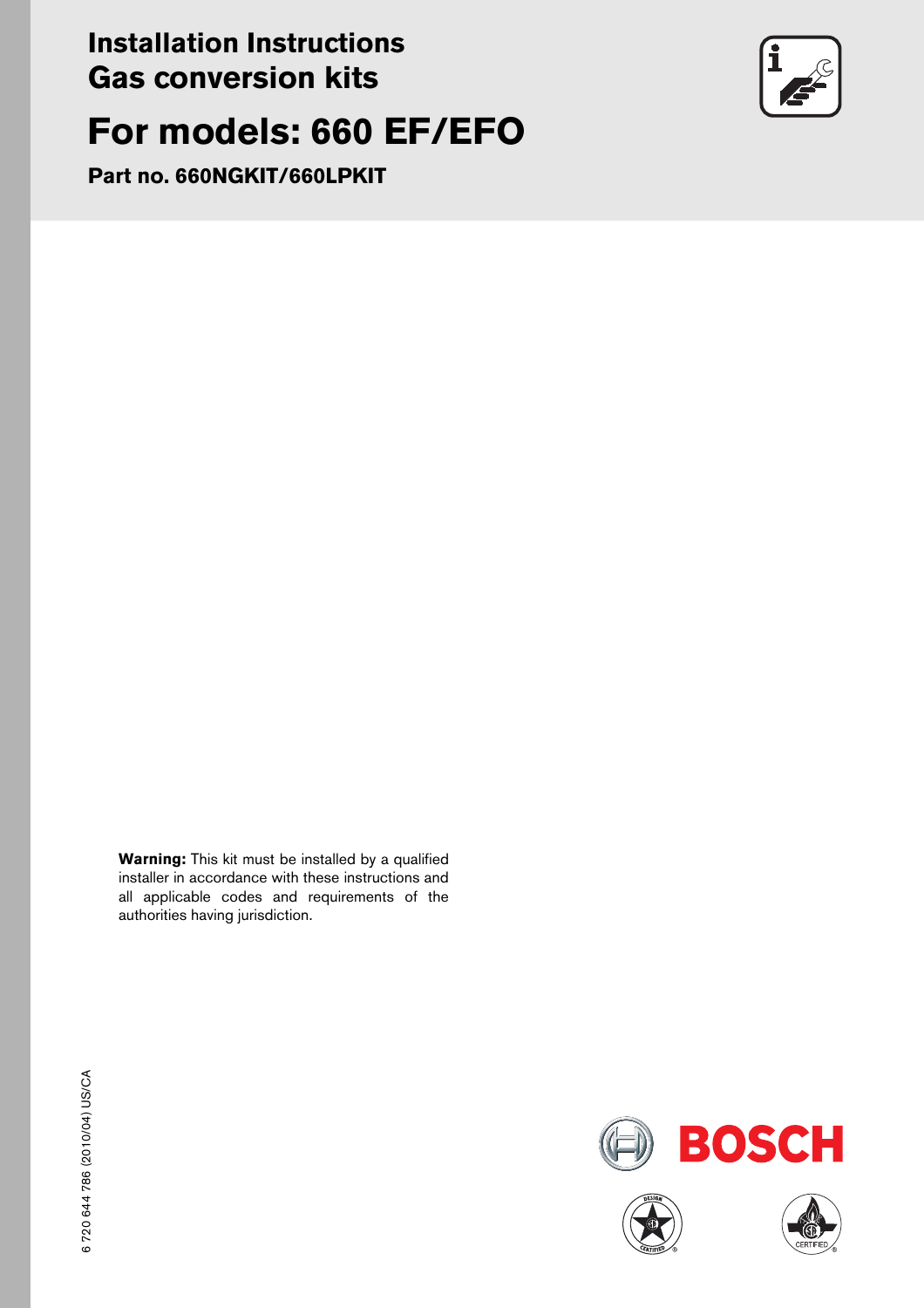## **1 Gas Type Conversion**

**For models:** 660 EF/ 660 EFO only



LP AND NG ARE EXTREMELY FLAMMABLE SO TAKE EXTRA PRECAUTIONS WHEN PERFORMING ANY WORK TO THE HEATER.



PROCEDURE MUST BE PERFORMED<br>BY A LICENSED GAS TECHNICIAN. BY A LICENSED GAS TECHNICIAN.

#### **Included Parts**

The following parts are supplied in the conversion kit. Check for any missing items before starting the conversion.

- Manifold Plate (#1)
- $\cdot$  O- Ring  $(#2)$
- New Inlet and Manifold Pressure Rating Sticker (#1)
- Date, Gas Type, Kit Number, Name of Company Sticker (#1).

#### **A. Preparation**

- ▶ 1. Tools needed:
	- Bosch Remote Controller
	- Manometer (capable of displaying digits in tenths (i.e. 2.4) and up to 20" W.C.)
	- Philips screwdriver (#2 recommended)
	- Gas leak detector

Do not attempt to perform a conversion<br>without access to a manometer and a<br>Bosch remote controller. without access to a manometer and a Bosch remote controller. A digital manometer is recommended.

#### **B. Parts Replacement**

- $\triangleright$  1. If the display on the remote controller is on, turn off the unit by pressing the "ON/OFF" button on the remote controller.
- $\triangleright$  2. Disconnect the electrical power to heater by disconnecting the electrical plug from the outlet or shutting off the breaker providing power to the unit.
- $\triangleright$  3. Turn off the gas supply to the water heater by closing the gas shut-off valve.
- $\triangleright$  4. Remove the front cover of the unit by removing the 4 screws holding it to the case.

 $\triangleright$  5. Remove the manifold plate by locating and removing the 7 screws as indicated in Fig. 1. Discard the original manifold plate.



*Fig. 1*

 $\triangleright$  6. Locate the 2 black O-Rings on the gas valve as indicated in Fig. 2. If torn or damaged, remove and replace these O-rings with the 2 new O-Rings supplied in the conversion kit. Discard the old O- Rings.



*Fig. 2*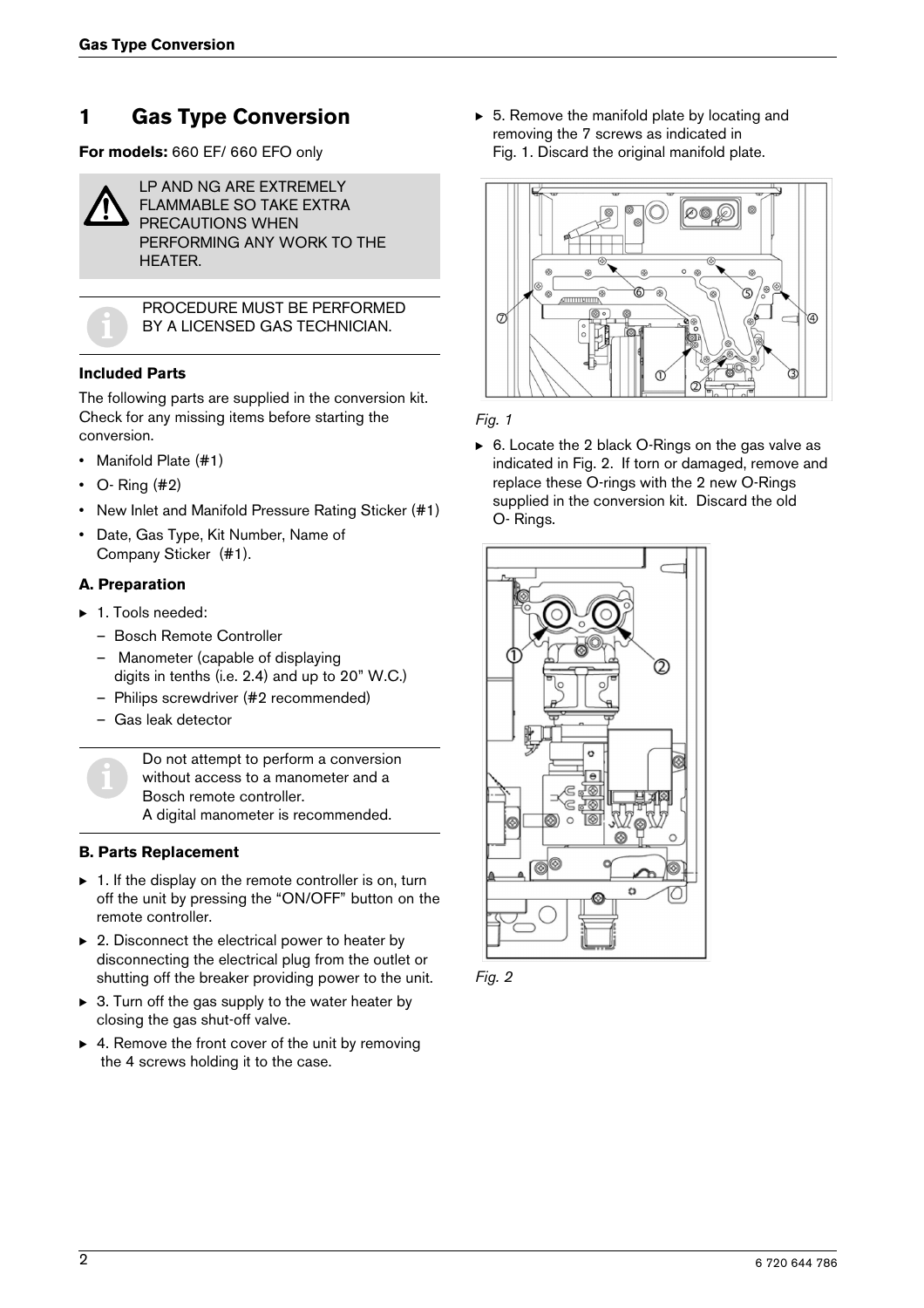- $\triangleright$  7. Insert the new manifold plate supplied with the conversion kit. The orifice size of the gas manifold plate should be marked as follows (Fig. 3)
	- To fire Natural Gas (NG) 2.2
	- To fire Propane Gas (LPG) 1.5



*Fig. 3 Manifold plate for 660 EF/EFO Natural Gas*



**Warning:**  DO NOT continue with conversion if

manifold plate is incorrect.

- ▶ 8. Make sure that O- Rings are secured properly in place. Failure to do so will cause gas leaks, possibly resulting in severe personal injury or death.
- $\triangleright$  9. Secure the new manifold plate to the unit using the screws removed in step 5. The screws need only to be hand tightened and should not be tightened using a drill. First, insert screws 1-3 from Figure 2, but do not fully tighten these screws. Insert and fully tighten screws 4-7. Then proceed to completely tighten screws 1-3.

When tightening the screws, be certain<br>to not apply excess force as the screws<br>should turn easily. If extra force is to not apply excess force as the screws should turn easily. If extra force is required, stop, remove the screw and tighten by hand first. Excess force can strip out the original holes.

 $\triangleright$  10. Before replacing the front cover, the unit must be adjusted and tested as described in the next section.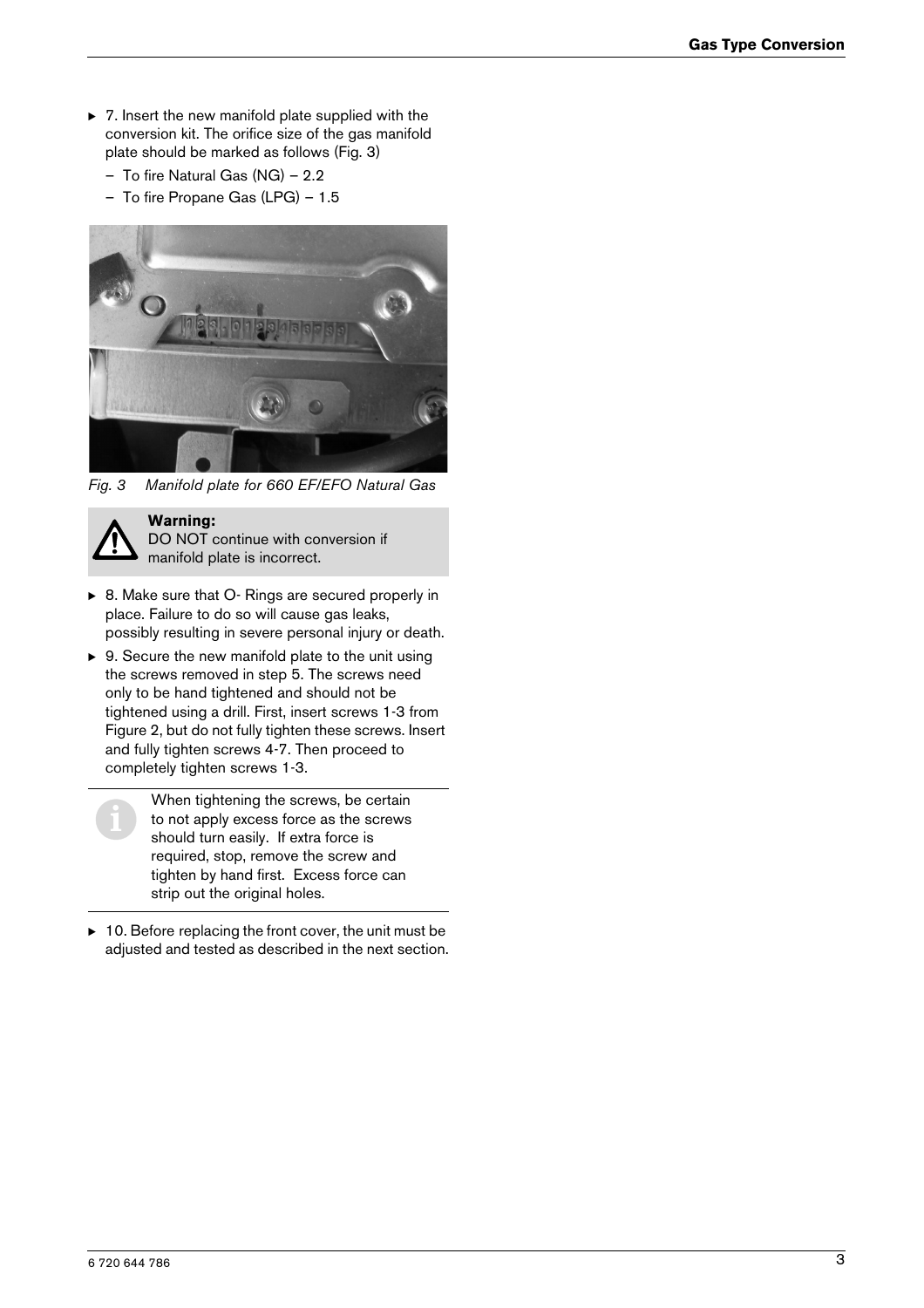## **2 Adjustments and testing**

#### **A. Adjustments**

- $\triangleright$  1. Before electrical power is applied to the unit, install a remote controller to the unit if it is not already installed.
- $\triangleright$  2. Reconnect the electrical power to the unit.
- $\triangleright$  3. Within the first ten minutes of connecting electrical power to the unit, but before pressing the Power ON/OFF button (display should be blank) hold the up button on the remote controller until the display blinks "99".

This will put the unit into Maintenance Writer mode. If pressing the up button does not put the unit into Maintenance Writer mode, make sure the remote display is blank, unplug the unit for sixty seconds, and try again.

- $\triangleright$  4. After accessing the Maintenance Writer mode, use the "up" and "down" buttons to change the Maintenance Writer item number display. Pressing the "FLOW METER ALARM SET" button for 0.5 seconds will change the item number setting from ON to OFF. If the Priority lamp is flashing when an item number is displayed, this indicates an "ON" setting for that item number, and if the Priority lamp is off, the item number is "OFF".
- ▶ 5.Change "FC" and "FE" from OFF to ON. The priority light should be flashing on both item numbers after pressing the "FLOW METER ALARM SET".
- $\triangleright$  6. Choose the proper conversion setting from the chart below and set the "A1" Maintenance Writer item number according to the chart.



#### **Warning:**

DO NOT change the other item numbers. This will cause a fault in the water heater.

| <b>Model</b> | <b>Desired Gas</b><br><b>Type</b> | $\mathbf{A}$ 1 |
|--------------|-----------------------------------|----------------|
| 660 EF/EFO   | Natural Gas                       | OΝ             |
| 660 EF/EFO   | Propane                           | OFF            |

*Table 1*

- ON: "Priority" light is flashing
- OFF: "Priority" light is off.
- $\triangleright$  7. After setting the "A1" item number for the desired gas type, press and hold the "up" and "down" buttons together for five seconds to confirm the new settings. The remote controller will emit a tone and the display will go blank when the settings are confirmed.

If this is not done, the unit will not put the setting changes into effect.

The setting changes can be cancelled by pressing the Power ON/OFF button before confirming the settings, or if the unit is left alone for ten minutes without confirming the settings. If the default setting needs to be changed again, disconnect the electrical power to the unit, reconnect it and repeat this procedure.

#### **B. Testing**

 $\triangleright$  1. Before turning on the gas supply to the unit, verify that the gas supply pressure is within the following operating ranges:

a. Natural Gas Supply: Min. 4 – Max. 10.5 inches W.C.

b. Propane Supply: Min. 8 – Max. 14 inches W.C.

If the supply pressure is higher that the<br>maximum allowable pressure, adjust the<br>pressure at the requilator or install a maximum allowable pressure, adjust the pressure at the regulator or install a secondary regulator on the supply line connected to the water heater. DO NOT attempt to operate heater if the gas supply pressure is not within the ranges specified above. High supply pressure can damage the unit and possibly cause a gas leak.

 $\triangleright$  2. Next, verify the supply pressure at the unit. To check the gas supply pressure to the unit, a tap is provided on the gas inlet (Fig. 4). Make sure the gas supply is turned off to the unit. Remove the hex head Philips screw from the tap. A 9/32" nut driver is recommended for the removal of this screw. If a nut driver is not available, a Philips screwdriver can be used. Gently remove the screw, so as not to strip out the screw.



#### *Fig. 4*

 $\triangleright$  3. Connect a manometer to the tap by using a silicone tube. Turn on the gas supply to unit and confirm the supply pressure.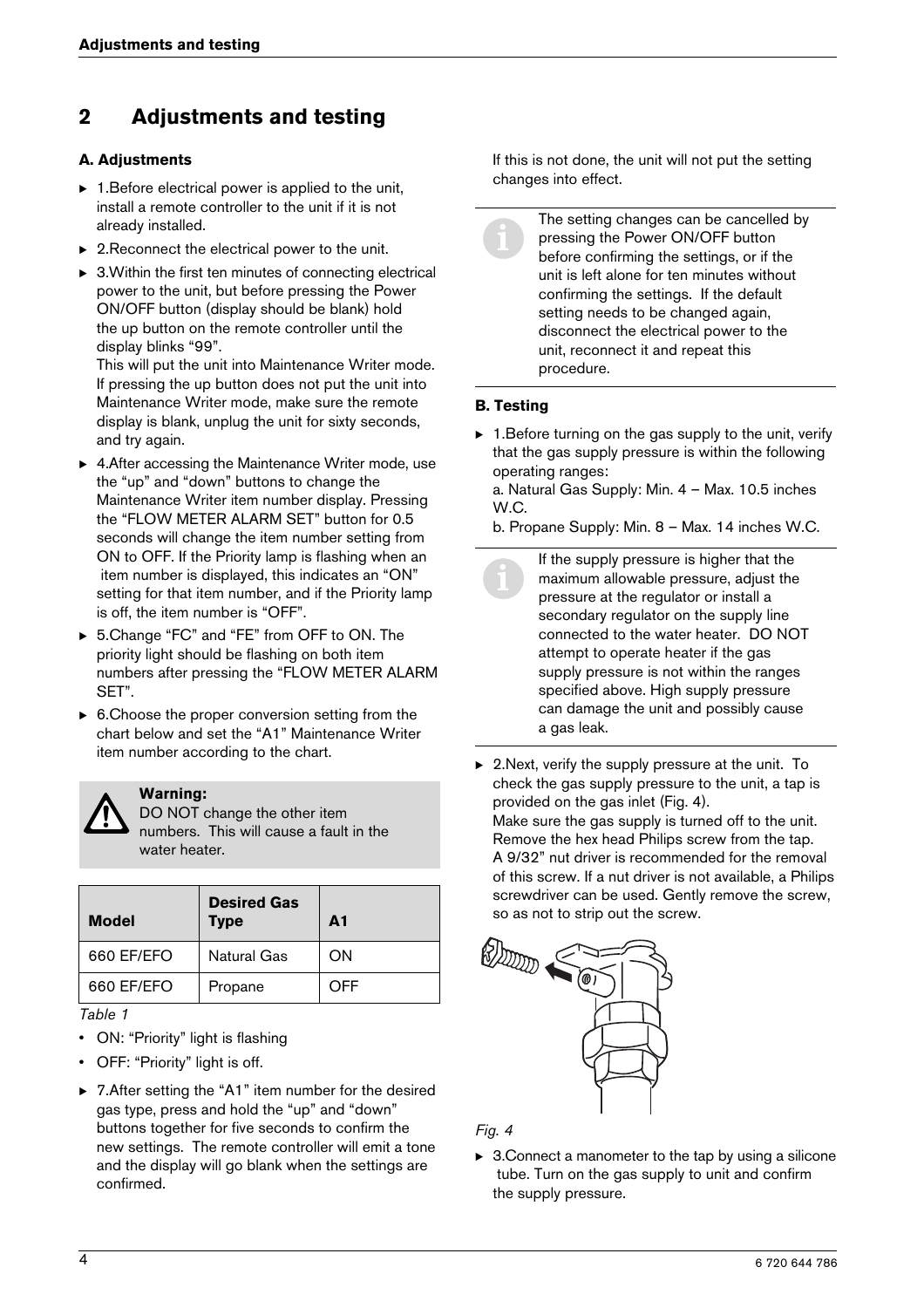- $\blacktriangleright$  4. After supply pressure to heater has been confirmed, turn off the gas supply, remove the manometer tube and replace the hex head screw.
- $\triangleright$  5. The manifold pressure will also have to be checked using a manometer (digital manometer is suggested). In order to check the gas manifold pressure, two taps are provided on the gas valve inside the unit (Fig. 5). The pressure can checked either by removing the hex head Philips screw and connecting a manometer with a silicon tube, or by removing the 1/8" NPT screw with an Allen wrench and connecting the appropriate pressure gauge. Be sure to zero out the manometer before attaching it to the tap.



#### *Fig. 5*

- $\triangleright$  6. Turn on the gas supply to the unit.
- $\triangleright$  7. Before firing the unit, check for gas leaks at the gas inlet fitting and around the manifold plate using a gas leak detector.
- ▶ 8.If not already on, press the Power "ON/ OFF" button so that the unit is in standby mode. The priority light should be on.
- $\triangleright$  9. Open up several hot water fixtures (high flow rate is required through the unit) and allow the unit to go through its startup sequence. It may take several ignition attempts in order to purge air from the gas chambers. If an "11" code appears on the remote controller, reset the unit by pressing the Power button on the remote controller off and then on again.
- $\blacktriangleright$  10. Once the heater has ignited and has begun to run continuously, locate the manifold adjustment

buttons on the right side of the circuit board (Fig. 6).



#### *Fig. 6*

- $\triangleright$  11. Press and hold the maximum pressure set button. Verify from the table on the following page that the appropriate pressure is read from the manometer. Use values from Cover Off. If the pressure needs adjustments, use the manifold pressure increase and decrease buttons to adjust to the correct pressure, while continuing to hold down the maximum pressure set button.
- 12. Press and hold the minimum pressure set button. Verify from the table on the following page that the appropriate pressure is read from the mano meter. Use values for Cover Off. If the pressure needs adjustment, use the manifold pressure increase and decrease buttons to adjust to the correct pressure, while continuing to hold down the minimum pressure set button.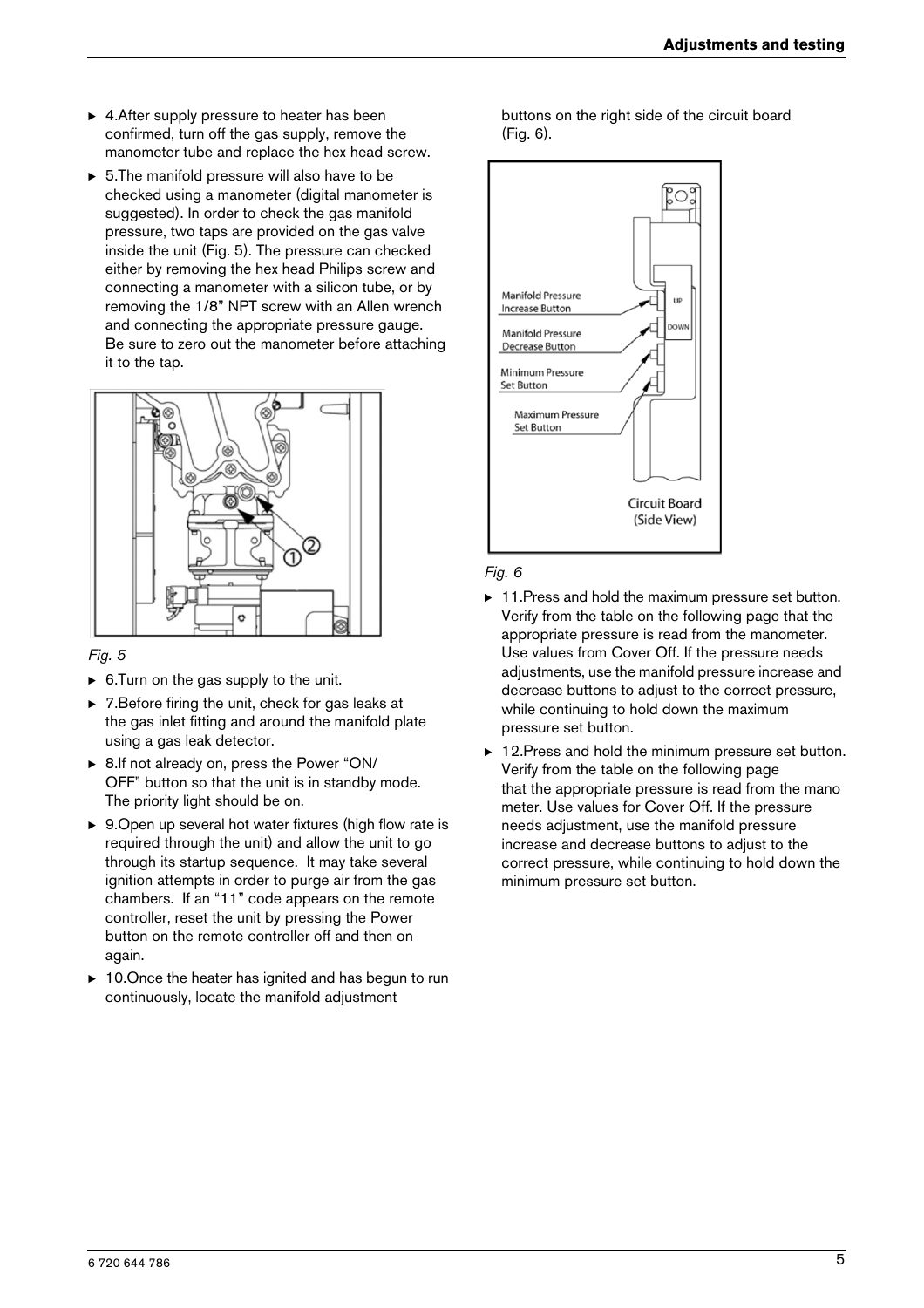| <b>Model Name</b> | <b>Gas Type</b> | <b>Supply</b><br><b>Pressure</b><br>(inch H2O) | <b>Manifold Pressure</b><br>(inch H2O) Cover Off |                  |
|-------------------|-----------------|------------------------------------------------|--------------------------------------------------|------------------|
|                   |                 |                                                | <b>Max value</b>                                 | <b>Min value</b> |
| 660 EF            | <b>NGA</b>      | 7.9                                            | 2.77                                             | 0.88             |
|                   | <b>LPG</b>      | 11                                             | 3.46                                             | 1.09             |
| 660 EFO           | <b>NGA</b>      | 7.9                                            | 2.77                                             | 0.84             |
|                   | <b>LPG</b>      | 11                                             | 3.46                                             | 1.09             |

*Table 2*

 $\blacktriangleright$  13. After the manifold pressures have been confirmed, verify that the flame is a steady blue color using the inspection window (Fig. 7).



*Fig. 7*

- $\triangleright$  14. Turn off the water and the gas to the unit. Replace the screw from the manifold tap and turn on the gas supply to the unit.
- $\triangleright$  15. Perform a final gas leak check around the entire manifold plate, especially where the O-Rings are seated against the plate using a gas leak detector.
- $\triangleright$  16.If the remote controller needs to be removed, disconnect electrical power to heater and proceed to remove controller connections.

#### **C. Apply conversion labels**

- $\triangleright$  1. Replace the front cover of the unit using the 4 screws previously removed.
- $\triangleright$  2. Locate the 2 conversion stickers supplied in the conversion kit.
- $\triangleright$  3. Place the sticker indicating the new inlet and manifold pressures directly above the rating sticker so as not to cover any existing markings as indicated by "A" in Fig. 8.



*Fig. 8 660 EF appliances stickers*



*Fig. 9 660 EFO appliances stickers*

 $\blacktriangleright$  4. Fill out the required information on the remaining sticker indicating the date, gas type, kit number, and name of the company performing the conversion. Place this sticker on the front cover as indicated by "B" in Fig. 8 and 9 (unit depending). Do not cover any existing markings.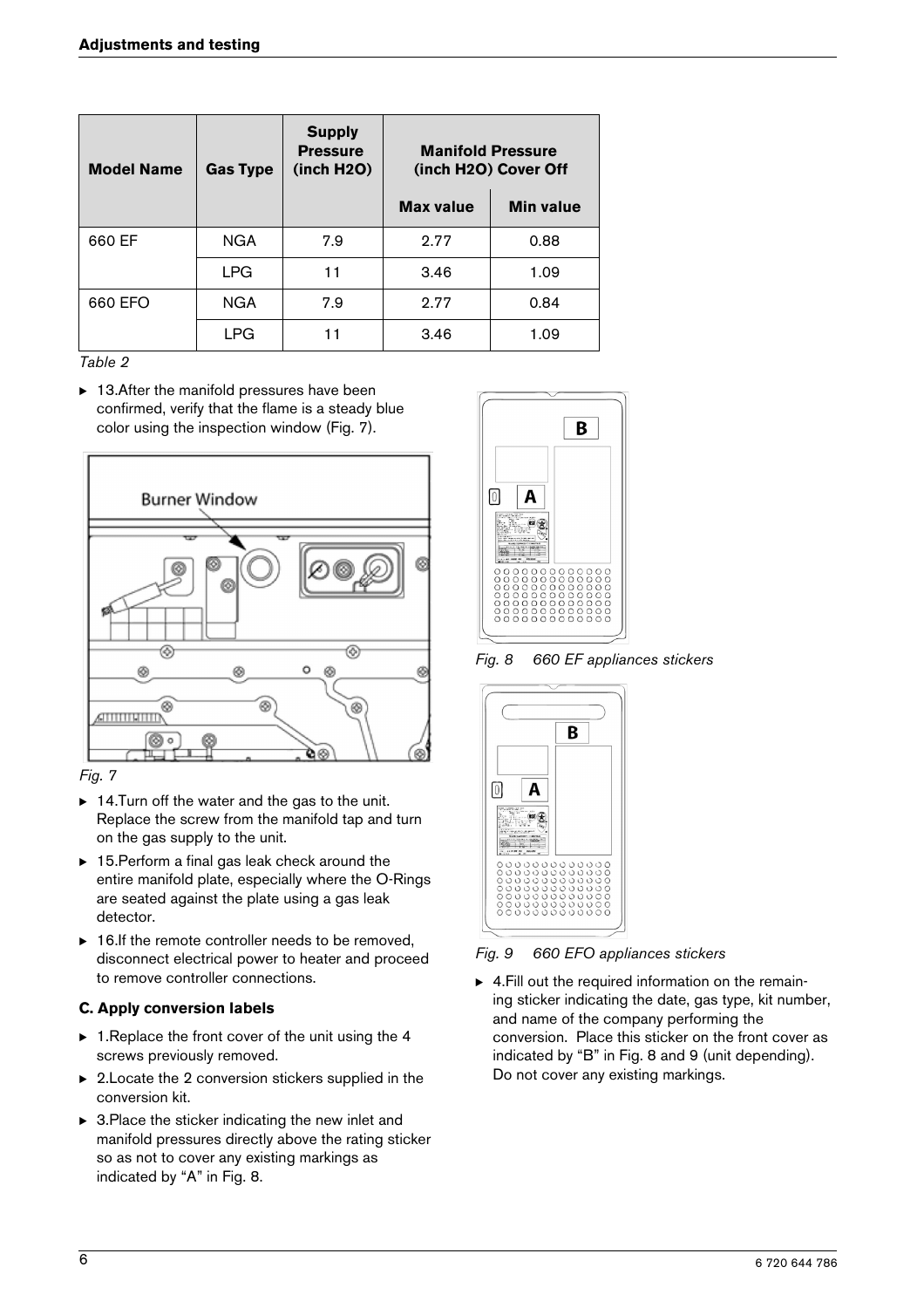## **3 Installation Checklist**

#### **Parts Replacement**

- Remove existing manifold plate and O-Rings. Discard these parts.
- Replace with new manifold plate and O-Rings.
- Make sure that manifold plate and O-Rings are securely in place.

#### **Adjustments**

- Access Maintenance Writer mode and set A1 and A2 item numbers to desired gas type.
- Confirm gas type settings.

#### **Testing**

- Before opening gas valve to heater, verify that gas supply pressure is within operating range of heater.
- If gas supply pressure is not within specification, adjust the pressure at the regulator or install a secondary regulator on the supply line connected to the water heater.
- Remove hex Philips screw from inlet of Bosch heater and confirm gas supply pressure at unit with manometer. Replace screw after confirmation of gas supply pressure.
- Remove hex Philips screw or 1/8" NPT screw from gas valve and connect manometer to gas valve.
- Check for gas leaks around gas inlet fitting and manifold plate using a gas leak detector.
- Check and confirm correct manifold pressures. Make adjustments if necessary. Replace screw after manifold pressures have been confirmed.
- Perform final gas leak check again with gas leak detector.

#### **Apply Conversion Labels**

- Place New Inlet and Manifold Pressure Rating Sticker above rating sticker on front cover.
- Fill out information on Date, Gas Type, Kit Number, Name of Company Sticker and place on front cover.